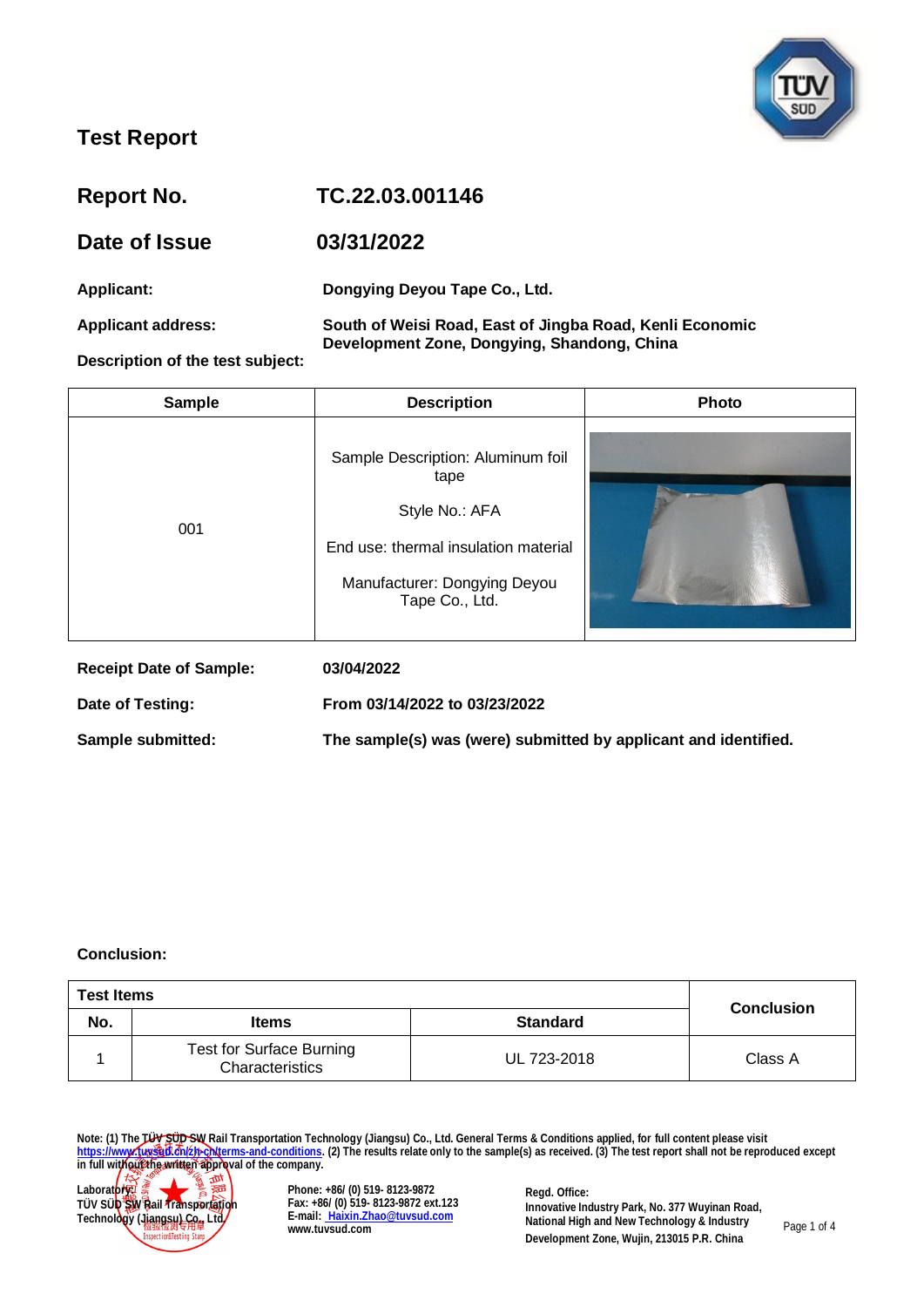

**Report No. TC.22.03.001146**

**Date of Issue 03/31/2022**

### **Test Results**

#### **1. UL 723-2018 Standard for Safety for Test for Surface Burning Characteristics of Building Materials**

#### **Sample Description:**

| Area density    | $168$ g/m <sup>2</sup>                                                                                                                                                                                                                                                                                                |
|-----------------|-----------------------------------------------------------------------------------------------------------------------------------------------------------------------------------------------------------------------------------------------------------------------------------------------------------------------|
| Exposed face    | Smooth face                                                                                                                                                                                                                                                                                                           |
| Conditioning    | Prior to testing, the sample was conditioned,<br>To a constant weight at a temperature of $(73\pm4)^\circ F(23\pm2.8)^\circ C$ and at a relative<br>humidity of $(50±5)\%$                                                                                                                                            |
| Mounting method | As per client's requirement, the sample was self-adhesive to the substate. The<br>substate is fiber-cement board with a density is $1440 \text{kg/m}^3$ . The test specimen<br>consisted of a total 3 sections of material. The sections were butted together during<br>testing to form the required specimen length. |

#### **Results:**

#### **Test data and observations:**

| Ignition time:                              | 37 seconds.  |
|---------------------------------------------|--------------|
| Maximum flame spread:                       | $2.5$ ft     |
| Time To Maximum Spread:                     | 251 seconds. |
| Observations of the burning characteristics | No.          |
| Test Duration:                              | 10 minutes.  |
| FS*Time area (ft*min):                      | 20.4         |
| Smoke area (%A*min):                        | 10.6         |
| Heptane smoke area (%A*min):                | 74.2         |

#### **Summary of results:**

| FSI (Flame spread index) | SDI (Smoke developed index) |
|--------------------------|-----------------------------|
|                          |                             |

**Note: (1) The TÜV SÜD SW Rail Transportation Technology (Jiangsu) Co., Ltd. General Terms & Conditions applied, for full content please visit [https://www.tuvsud.cn/zh-cn/terms-and-conditions.](https://www.tuvsud.cn/zh-cn/terms-and-conditions) (2) The results relate only to the sample(s) as received. (3) The test report shall not be reproduced except in full without the written approval of the company.**



**Phone: +86/ (0) 519- 8123-9872 Fax: +86/ (0) 519- 8123-9872 ext.123 E-mail: [Haixin.Zhao@tuvsud.com](mailto: Haixin.Zhao@tuvsud.com) www.tuvsud.com**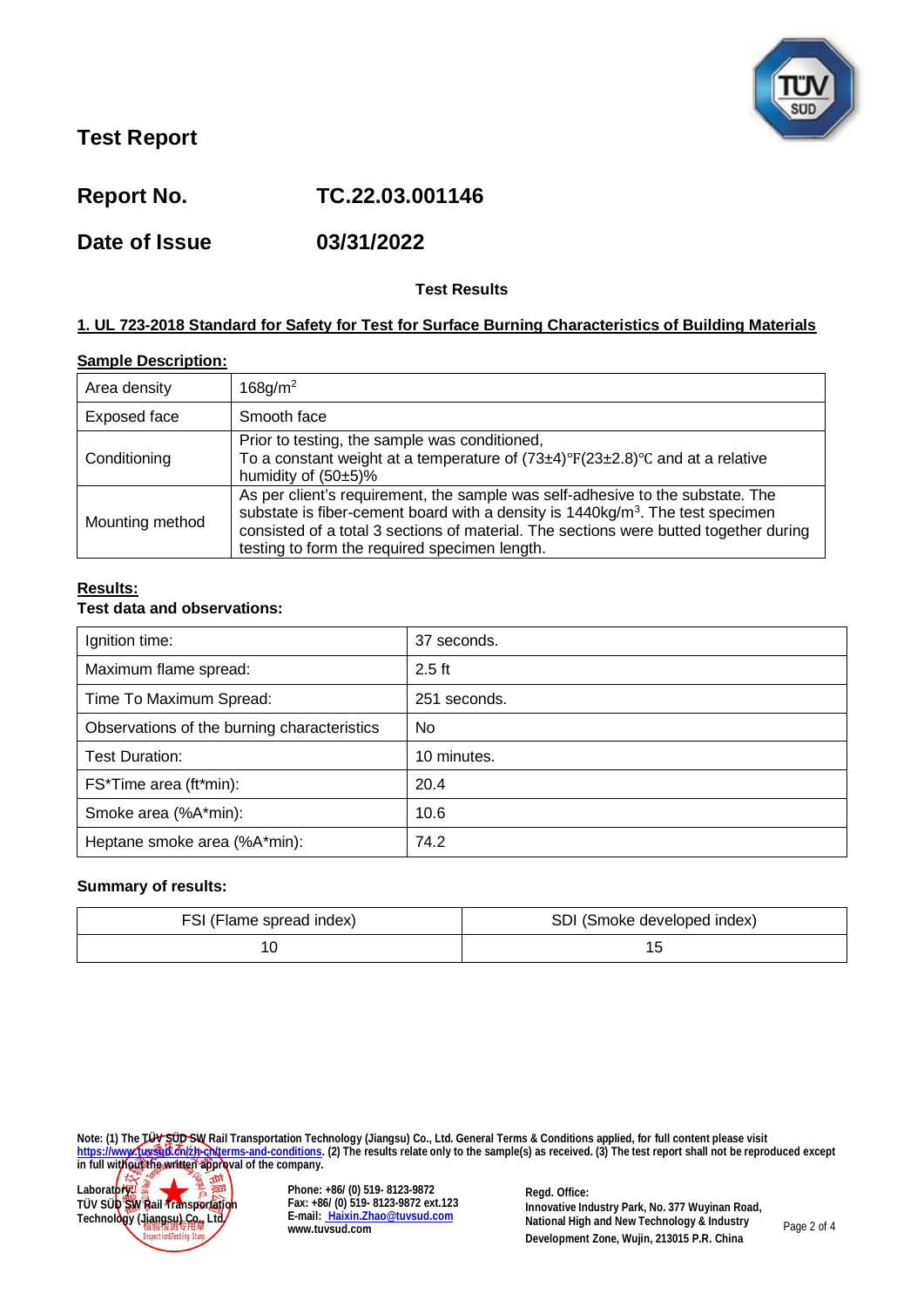

# **Report No. TC.22.03.001146**

## **Date of Issue 03/31/2022**

#### **Rating:**

The National Fire Protection Association Life Safety Code 101 and ICC International Building Code have a means of classifying interior wall and ceiling finish materials with respect to Flame Spread and Smoke Developed when tested in accordance with ASTM E84, Standard Test Method for Surface Burning Characteristics of Building Materials, or UL 723, Standard for Test for Surface Burning Characteristics of Building Material.

The classifications are as follows:

|         | Flame-Spread Index (FSI) | Smoke-developed Index(SDI) |
|---------|--------------------------|----------------------------|
| Class A | $0 - 25$                 | $0 - 450$                  |
| Class B | $26 - 75$                | $0 - 450$                  |
| Class C | 76 - 200                 | $0 - 450$                  |

#### **Conclusion:**

In accordance with the interior wall and ceiling finish classification in the National Fire Protection Association Life Safety Code 101 and the ICC International Building Code, the submitted sample meets the requirement of Class A.

#### **GRAPHICAL RESULTS:**



**Figure 1. Flame Spread Chart**

**Note: (1) The TÜV SÜD SW Rail Transportation Technology (Jiangsu) Co., Ltd. General Terms & Conditions applied, for full content please visit [https://www.tuvsud.cn/zh-cn/terms-and-conditions.](https://www.tuvsud.cn/zh-cn/terms-and-conditions) (2) The results relate only to the sample(s) as received. (3) The test report shall not be reproduced except ittps://www.fussedt.org/providents.and-company** (changed) sources in the sample(s) as received. (3) The test report shall not be reproduced except<br>in full without the written approval of the company.



**Phone: +86/ (0) 519- 8123-9872 Fax: +86/ (0) 519- 8123-9872 ext.123 E-mail: [Haixin.Zhao@tuvsud.com](mailto: Haixin.Zhao@tuvsud.com) www.tuvsud.com**